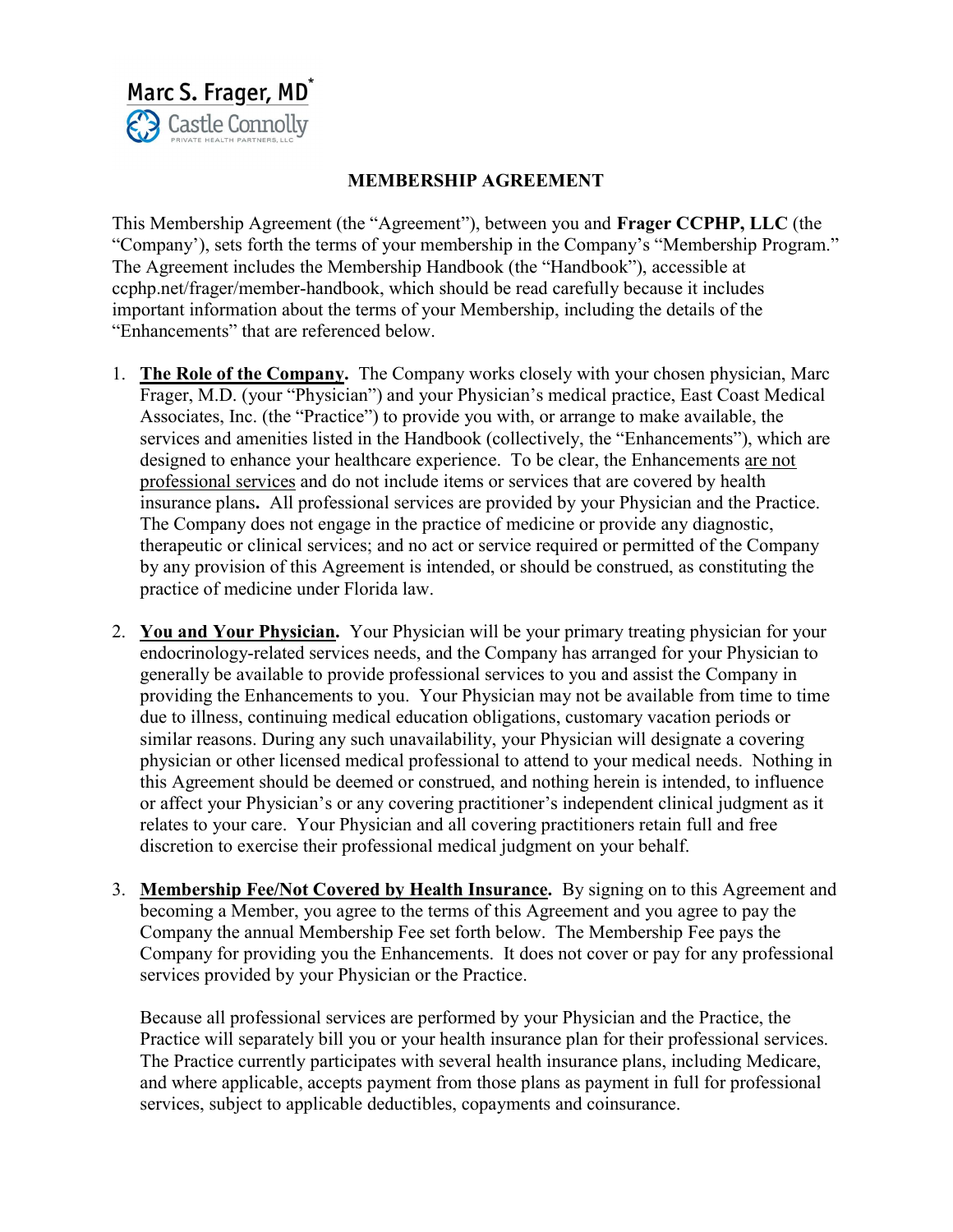

You agree not to submit to your health insurer or health plan any bill, invoice or claim for reimbursement or payment with respect to the Membership Fee. You also agree that this Agreement is a service contract and not a contract of insurance. You acknowledge that you may, however, in your discretion, submit the Membership Fee for reimbursement to any flexible spending account, health reimbursement account, or medical savings account of your employer in which you participate, but that the Company makes no representation that any part of the Membership Fee will qualify to be reimbursed from any such account.

Your annual Membership Fee is \$1,650.00. You may pay the Membership Fee in one annual payment, or two (bi-annual) payments, or quarterly, or monthly. Payments can be made to the Company by bank account or credit card. You will select your method and timing of payment in the Payment Information section of this Agreement, below. Certain processing fees, as outlined in the Payment Information section, will apply.

The Company reserves the right to change the Membership Fee at the start of any Renewal Year (defined below), following at least thirty (30) days' advance written notice.

4. Term and Termination. The initial term of this Agreement will begin on the "Effective Date," which is the date on which your Membership Services begin pursuant to this Agreement, as confirmed by the Company following its receipt of a copy of the Agreement executed by you and your Membership Fee; provided that upon the Company's receipt of the executed Agreement and the Membership Fee, the Company retains the option, in its sole discretion, not to confirm the effectiveness of this Agreement (e.g., due to limitations on the number of Members) and to return your Membership Fee payment to you.

Unless this Agreement is otherwise terminated as provided herein, the initial term of this Agreement will be for one (1) year, commencing on the Effective Date (the "Initial Year"), and the Agreement will automatically renew for successive one (1) year periods (each, a "Renewal Year"), unless either party notifies the other party in writing, not less than thirty (30) days' prior to the expiration of the Initial Year or a Renewal Year (as applicable) of that party's desire not to renew this Agreement.

Unless the Agreement is sooner terminated, the Company will bill you, or charge your credit card on file, for any Renewal Year before the beginning of that year. You agree to pay the Membership Fee for each Renewal Year (or pay the initial installment for that year, as applicable) within thirty (30) days following invoicing. Failure to pay the invoiced amount in a timely manner may result in termination of this Agreement.

Either party may also terminate this Agreement at any time for any reason upon thirty (30) days' prior written notice to the other party, delivered in the manner set forth in Section 4 of the Additional Terms section of the Handbook. If you terminate this Agreement, you will be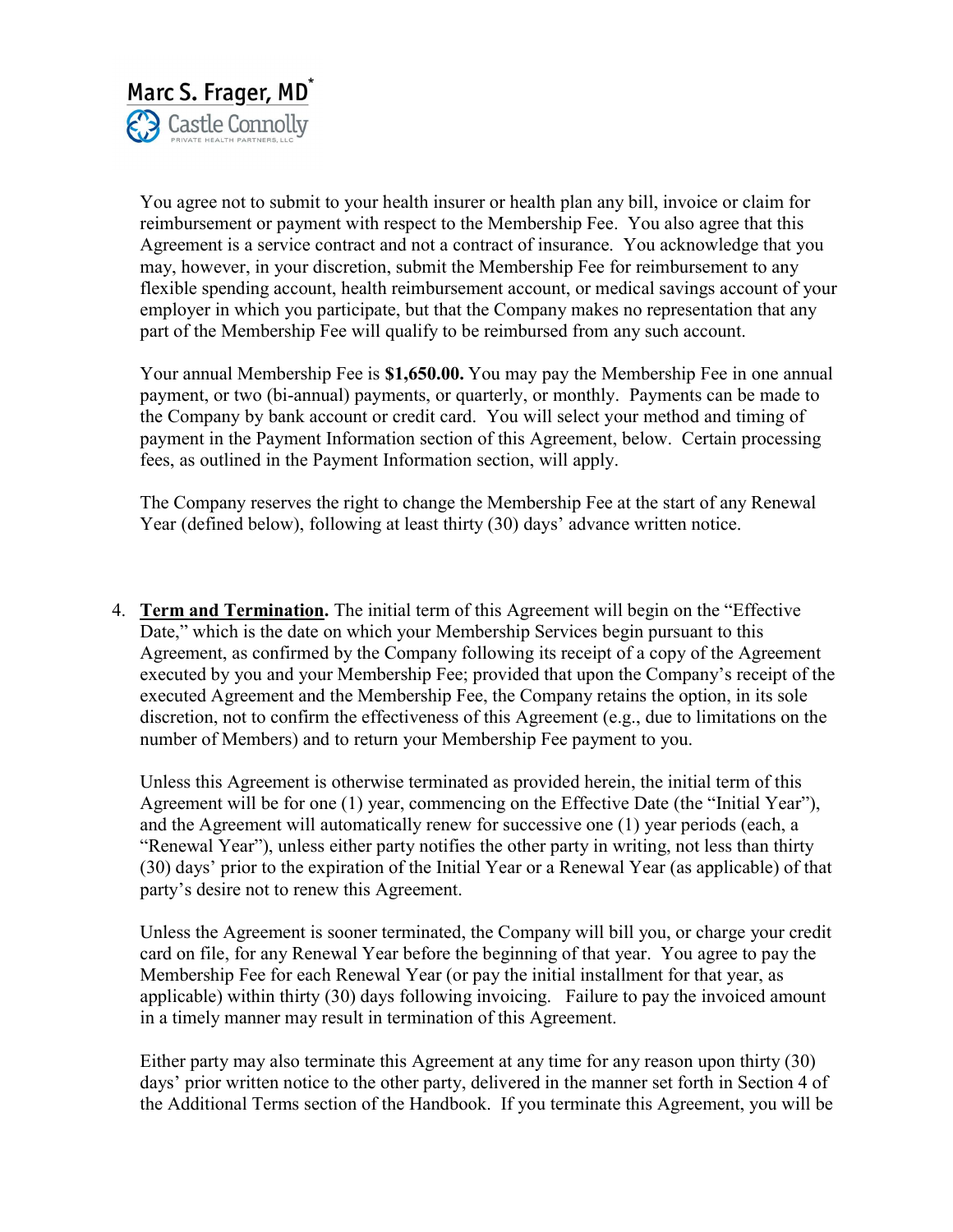

refunded the pro-rata portion of any paid portion of your annual Membership Fee, minus an administrative fee of two hundred dollars (\$200) ("Administrative Fee"). Except as provided below, if the Company terminates this Agreement, you will be refunded the pro-rata portion of any paid portion of your annual Membership Fee, and no Administrative Fee will be due. Any pro-rated refund will be based on the number of days remaining in your Membership term (or payment period, as applicable). In the event of your death, this Agreement will immediately terminate. However, in the event that your Physician becomes unavailable for an extended period of time, the Company may seek to identify a replacement Physician as your Physician (at least temporarily) and not terminate this Agreement, in which case you will be entitled to terminate the Agreement and obtain a pro-rated refund as provided above, or continue the Agreement if the Company finds a replacement Physician.

[Remainder of Page Intentionally Left Blank]